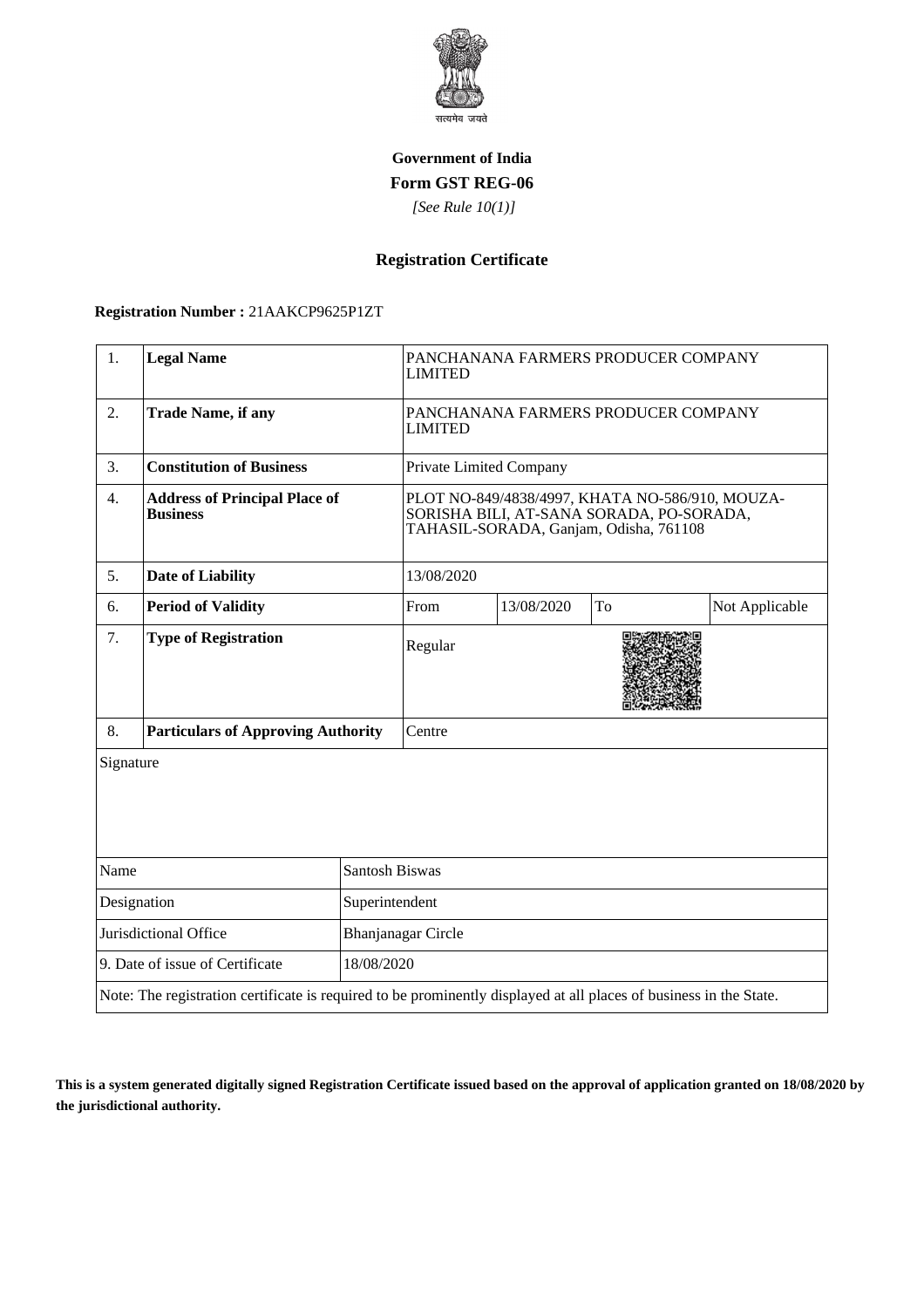

 GSTIN 21AAKCP9625P1ZT Legal Name PANCHANANA FARMERS PRODUCER COMPANY LIMITED Trade Name, if any PANCHANANA FARMERS PRODUCER COMPANY LIMITED

### **Details of Additional Places of Business**

Total Number of Additional Places of Business in the State 0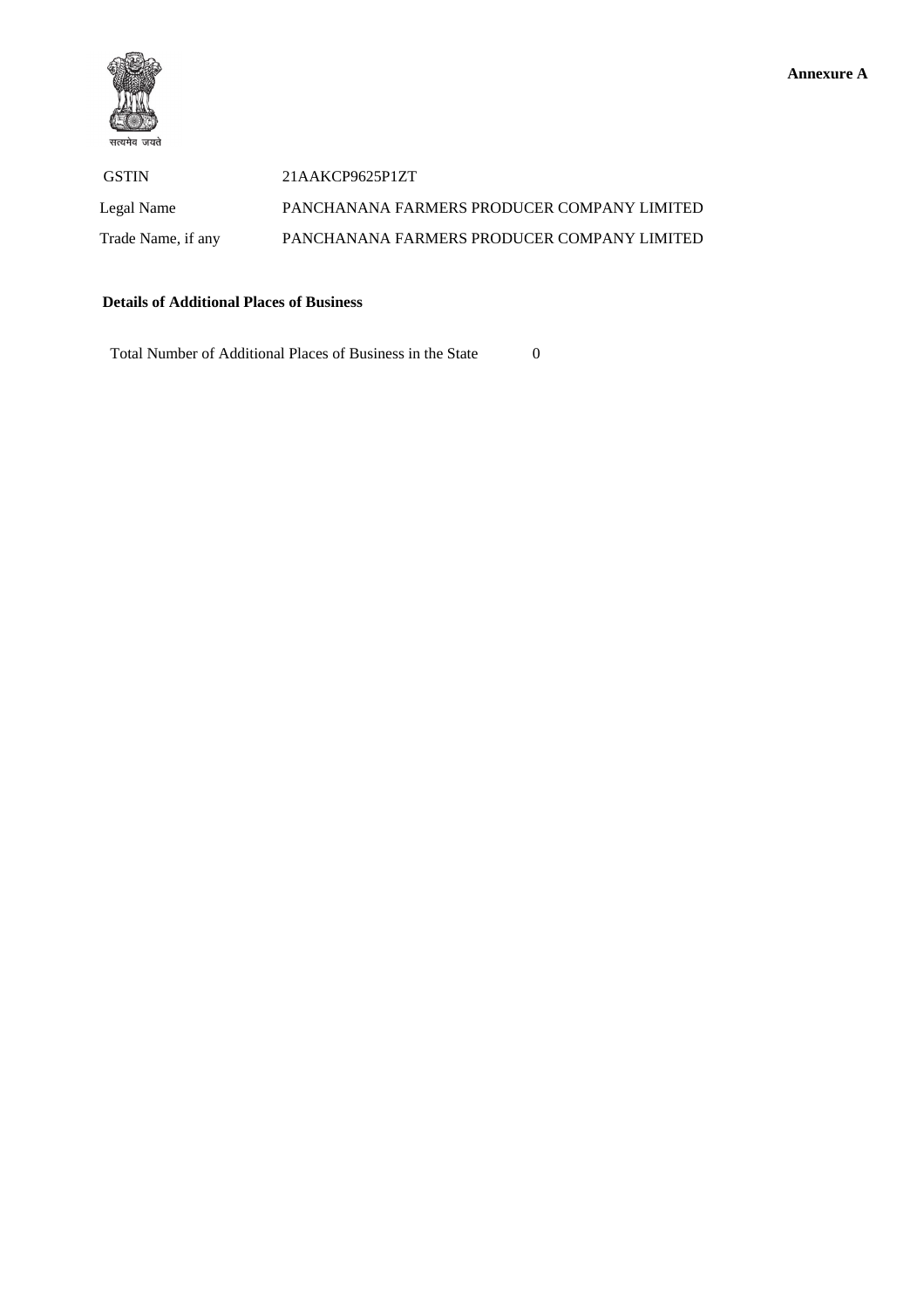

| <b>GSTIN</b>       | 21AAKCP9625P1ZT                             |
|--------------------|---------------------------------------------|
| Legal Name         | PANCHANANA FARMERS PRODUCER COMPANY LIMITED |
| Trade Name, if any | PANCHANANA FARMERS PRODUCER COMPANY LIMITED |

## **Details of Managing / Whole-time Directors and Key Managerial Persons**

| $\mathbf{1}$   |            | Name                     | <b>BANITA GOUDA</b>        |
|----------------|------------|--------------------------|----------------------------|
|                |            | Designation/Status       | <b>MANAGING DIRECTOR</b>   |
|                |            | Resident of State        | Odisha                     |
| $\overline{2}$ |            | Name                     | RUSHI BISIKESHAN NAIK      |
|                |            | Designation/Status       | <b>CHAIRMAN</b>            |
|                |            | Resident of State        | Odisha                     |
| 3              |            | Name                     | <b>RUSHIA SWAIN</b>        |
|                |            | Designation/Status       | <b>DIRECTOR</b>            |
|                |            | Resident of State        | Odisha                     |
| 4              | KDay 6 off | Name                     | KHALIA GOUDA               |
|                |            | Designation/Status       | <b>DIRECTOR</b>            |
|                |            | <b>Resident of State</b> | Odisha                     |
| 5              |            | Name                     | TUKUNA MALABISOYI          |
|                |            | Designation/Status       | <b>DIRECTOR</b>            |
|                |            | <b>Resident of State</b> | Odisha                     |
| 6              |            | Name                     | <b>SANA DHOBA GOUDA</b>    |
|                |            | Designation/Status       | <b>DIRECTOR</b>            |
|                |            | <b>Resident of State</b> | Odisha                     |
| 7              |            | Name                     | PRATIMA SHING              |
|                |            | Designation/Status       | <b>DIRECTOR</b>            |
|                |            | Resident of State        | Odisha                     |
| 8              |            | Name                     | <b>NARAYAN GOUDA</b>       |
|                |            | Designation/Status       | <b>DIRECTOR</b>            |
|                |            | Resident of State        | Odisha                     |
| 9              |            | Name                     | SUDHAKAR SAHU              |
|                |            | Designation/Status       | <b>DIRECTOR</b>            |
|                |            | <b>Resident of State</b> | Odisha                     |
| 10             |            | Name                     | <b>GOURA CHANDRA PATRO</b> |
|                |            | Designation/Status       | <b>DIRECTOR</b>            |